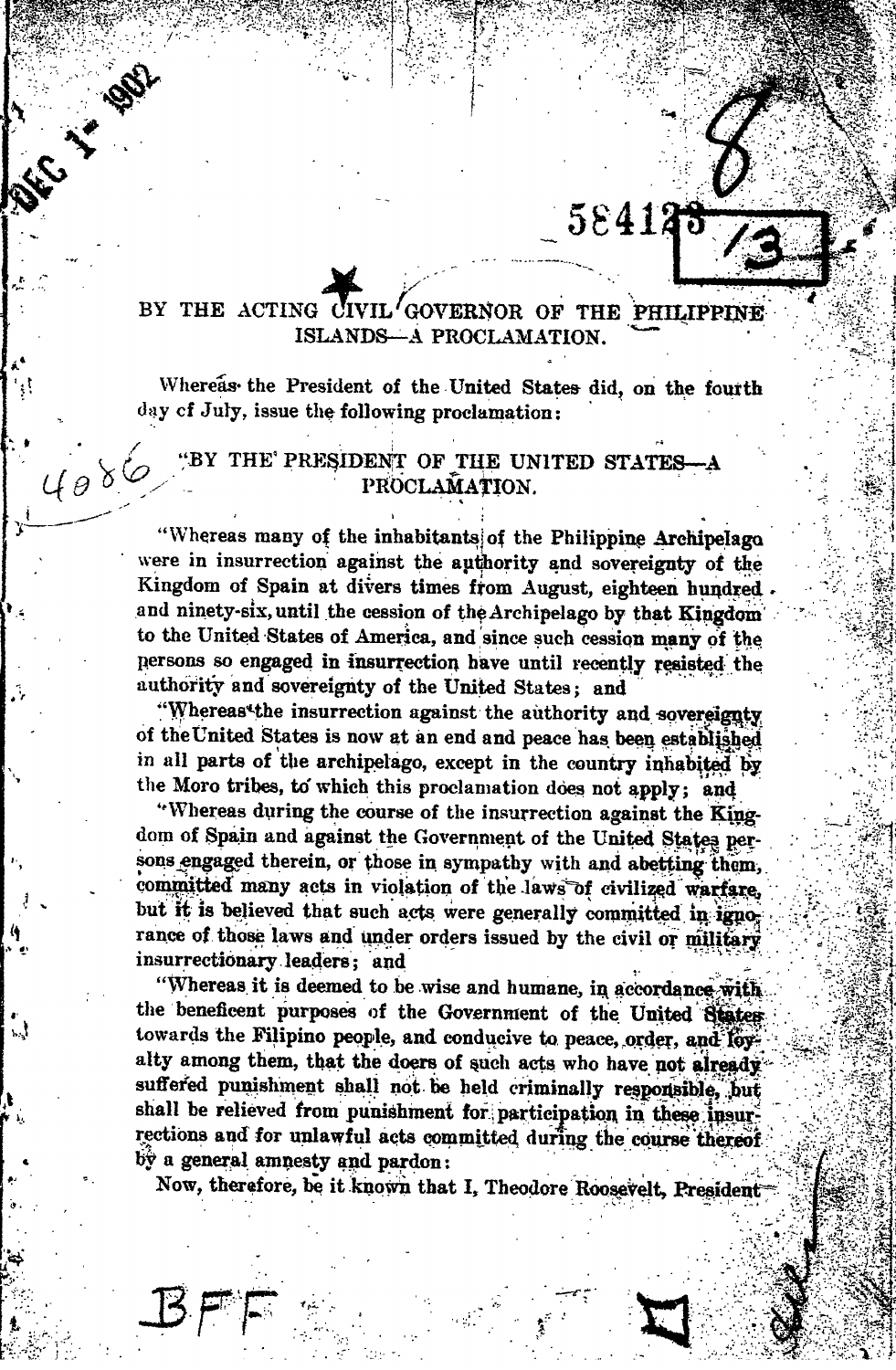of the United State\* of America, by virtue of the power and authority vested in me by the Constitution, do hereby proclaim and declare. without reservation or condition except as hereinafter provided, a full and complete pardon and amnesty to all persons in the Philippine Archipelago who have participated in the insurrections afore said or who have given aid and comfort to persons participating in said insurrections, for the offenses of treason or sedition and fcr all offenses political in their character committed in the course of such insurrections pursuant to orders issued- by the civil or military insurrectionary authorities or which grew out of internal political feuds or dissensions between Filipinos and Spaniards or the Spanish authorities or which resulted from internal political feuds or dissensions among the Filipinos themselves during either of said insurrections.

"Provided, hourcer. That the pardon and amnesty hereby granted shall not include such persons committing crimes since May 1, 1002. in any province of the archipelage in which at the time civil gov ernment was established, nor shall it include such persons as have 1-een heietofore finally convicted of the crimes of murder, rape, arson, or robbery by any military or civil tribunal organized under the authority of Spain or of the United States of America, but special application may bemade to the proper authority for pardon by any person belonging to the exempted classes, and such clemency as is consistent with humanity and justice will be liberally extended.

"And further provided. That this amnesty and pardon shall not affect the title or right of the Government of the United States or that of the Philippine Islands to any property or property rights and the Philippine Islands to any property or property rights heretofore used or appropriated by the military or civil authorities of- the Government of the United States or that of the Philippine Islands organized under authority. of the United States, by way ofconfiscation or otherwise-

"And provided further. That every person who shall seek to avail" himself of this proclamation shall take and subscribe the following oath before any authority in the Philippine Archipelago authorized to administer oaths, namely:

"I. ----------------. solemnly swear (or affirm) that I recognize end accept the supreme authority of the United States of America in the Philippine Islands and will maintain true faith and alle-

 $\cdot$